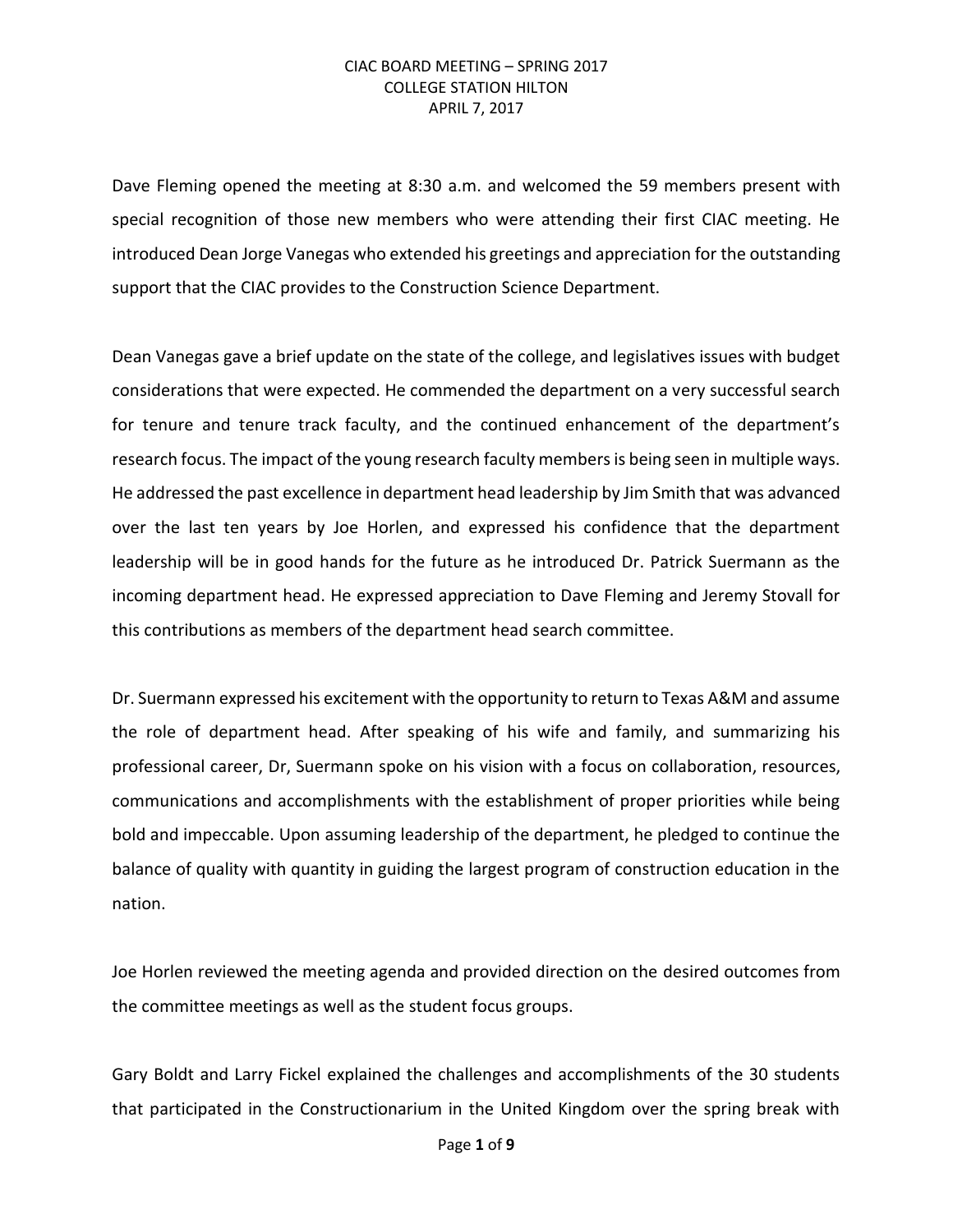photographs of the two projects that the two fifteen-member teams planned and constructed in a one week period. Texas A&M is the only U.S. university to send students to the UK for this unique hands-on enhanced learning program. To date, 50 students have participated. Some keen observations were watching the student teams learn to work together, and seeing how leaders immerged and problem solving skills were developed. A similar program if offered in the U.S. is estimated to cost around \$1.5 million and would require real estate at perhaps the new RELLIS Campus, as well as industry management support.

Both Gary and Larry moved to the topic of the new Leadership Minor in Design and Construction Industry that will be graduating its first group of fifteen students. They shared their lessons learned thus far in developing and presenting the curricular content of the three COSC courses included in the minor degree. Balancing faculty and guest speaker presentations has been an issue in assuring the content and level of knowledge were appropriate for a proper progression through the three courses. The first course will focus on the basics of leadership types and theory following by a course in which students learn about themselves and develop personal core values. The concluding course will require each student to produce a personal development plan. All three courses are offered each semester on Wednesday evenings from 5:45 to 7:25 p.m. for seven weeks. The student evaluations of the courses have been very positive. Anyone interested in being a guest speaker can contact either Gary Boldt or Larry Fickel.

Dave Fleming concluded the initial morning session explaining to the members the process and basis for his development of the "12 Goals in 12 Years" that are in draft form and will be discussed during the breakout sessions. The goals set out in 1999 have been met and it is time to turn over the CIAC to the next generation. The expectation is that the committee discussions will get the ball rolling by addressing: "What is here?", "What is not here?" and "What needs to be added or revised?" The results will also provide some guidance to Dr. Suermann when he assumes his new position as department head and executive director. The near term goal is to gain feedback from the CIAC members and provide a framework for more in depth discussion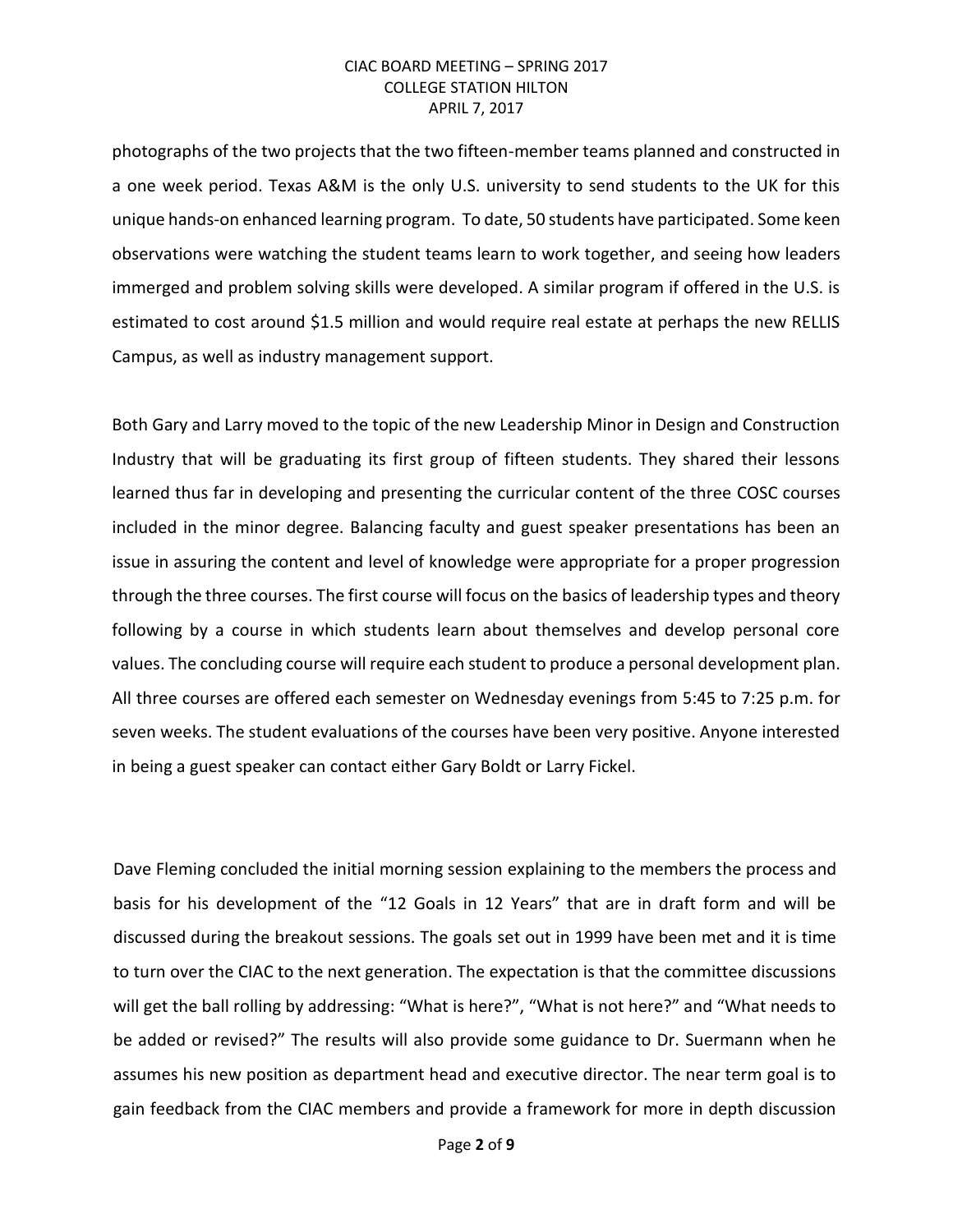during the fall meeting.

In lieu of an oral presentation on the Industry Relations Office, each CIAC member was provided a copy of the IRO report with updated statistics on CIAC membership, career fair participation, job placement information, and internship support. The key items included:

- The CIAC is continuing to grow and become more diversified
- Membership in the CIAC is being driven more by the recruiting staffs of companies.
- Career fair participation is leveling out despite the growth in CIAC memberships
- The need for a deadline for career fair registrations is under review
- The participation in the spring career fairs is generally slightly less than the fall career fair events
- The variation in internship numbers between fall and spring semesters is lessening
- Placement of interns and graduates with CIAC member companies remains high at near 90%

The general meeting adjourned at 9:45 a.m. as the committees went to the respective meeting rooms to resume their assigned meeting tasks and discussions. At 11:00 a.m., three of the committees began their student focus group meetings.

Lunch was served at noon, and students that participated in the ethics team competition were introduced.

The meeting resumed at 1:15 p.m. with individual committee reports on their discussions of the "12 Goals in 12 Years", followed by a report on the issues that arose during the student focus groups.

The Budget Committee was chaired by Jeremy Stovall of Brookstone, and reviewed the close out of the 2016 Budget and the update of the 2017 Budget.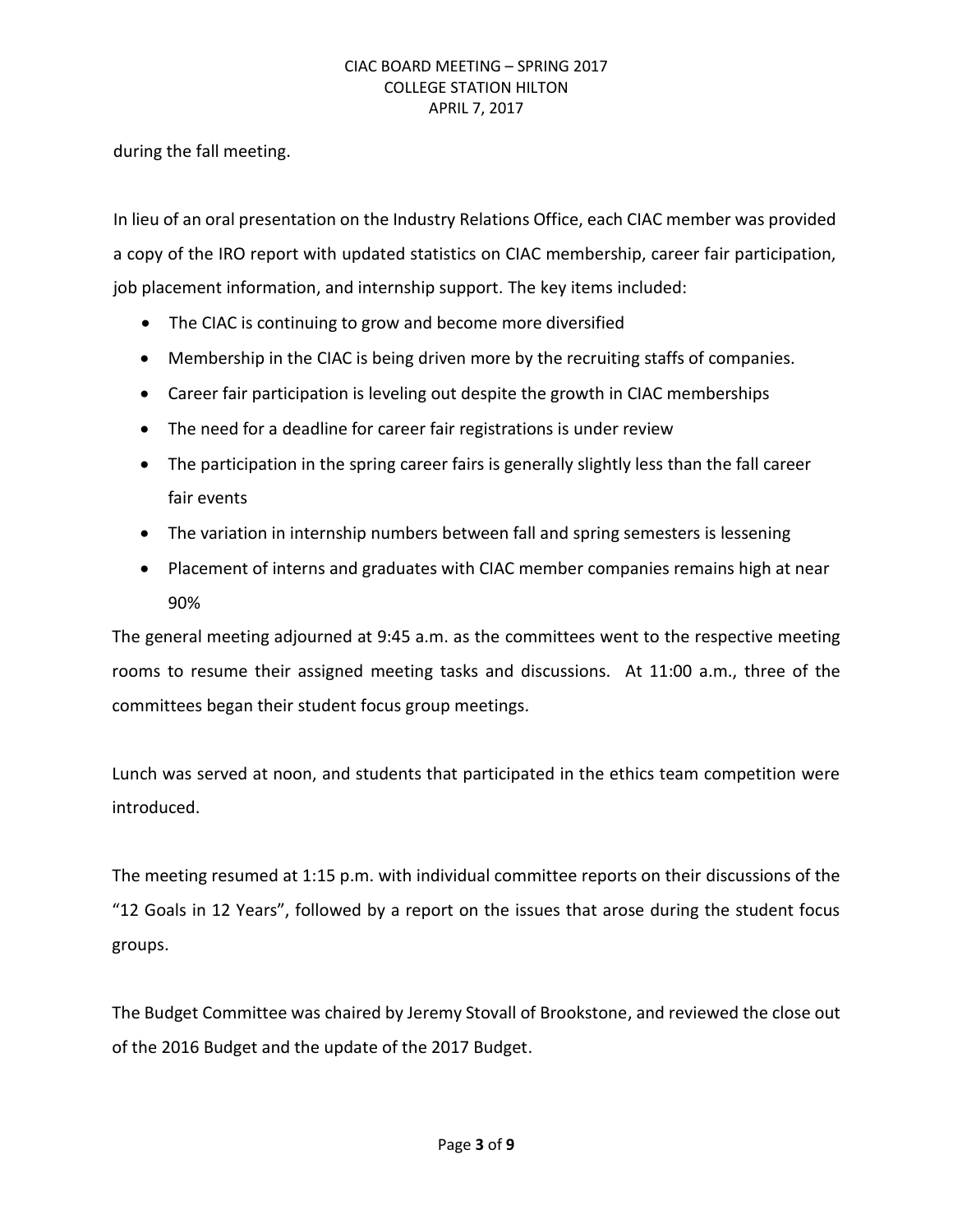In the 2016 Budget, membership incomes exceeded the \$375,000 and \$1000 budget amounts by \$42,500 and \$2,050 for corporate and individual membership dues respectively. The budgeted number of 150 corporate members was exceeded with 167 members effectively. The actual membership was 188 with the majority of the new members joining after July 1 at a lower prorated membership fee. The budgeted number of two lifetime members increased to six lifetime and one annual membership. The main change in income was the budgeted amount of \$2,200 from interest on the CIAC Discretionary Fund that was not received due to the Texas A&M Foundation no longer paying interest on non-endowed accounts. The 2016 Budget Update continued to show the impact of less CIAC expenditures for student enhancement line items such as competition teams, individual scholarships, and program enhancement due the available funds from differential tuition. The \$20,000 line item for an endowed matching professorship is the second installation of funds towards the required \$60,000. One of the ten budgeted endowed matching scholarships available was awaiting the required matching funds from the donor. The budgeted \$100,000 was transferred to the CIAC Support Fund bringing the balance in this account to approximately \$355,000. The line item for the tailgate event was less due to a change in location to the Association of Former Students Building that saved on tent and video equipment rental.

The 2017 Budget Update showed membership incomes of \$442,500 and \$1,500 against budgeted amounts of \$425,000 and \$500 for business entity and individual members. The current number of corporate members for 2017 was 177 against a budget number of 170. The projected number of members for 2017 is 200 with those joining later at the reduced prorated membership fee of \$1,250.

Very few expenses have been incurred in the first quarter of the year with transfers of funds for two endowed professorships. Three endowed matching scholarships are in the process of being funded for a match. The budgeted amount for the graduation event (hard hat ceremony) was increased from \$3,000 to \$6,000 due to the need to reserve a meeting space off campus for the average of 150 graduates and their guests each semester.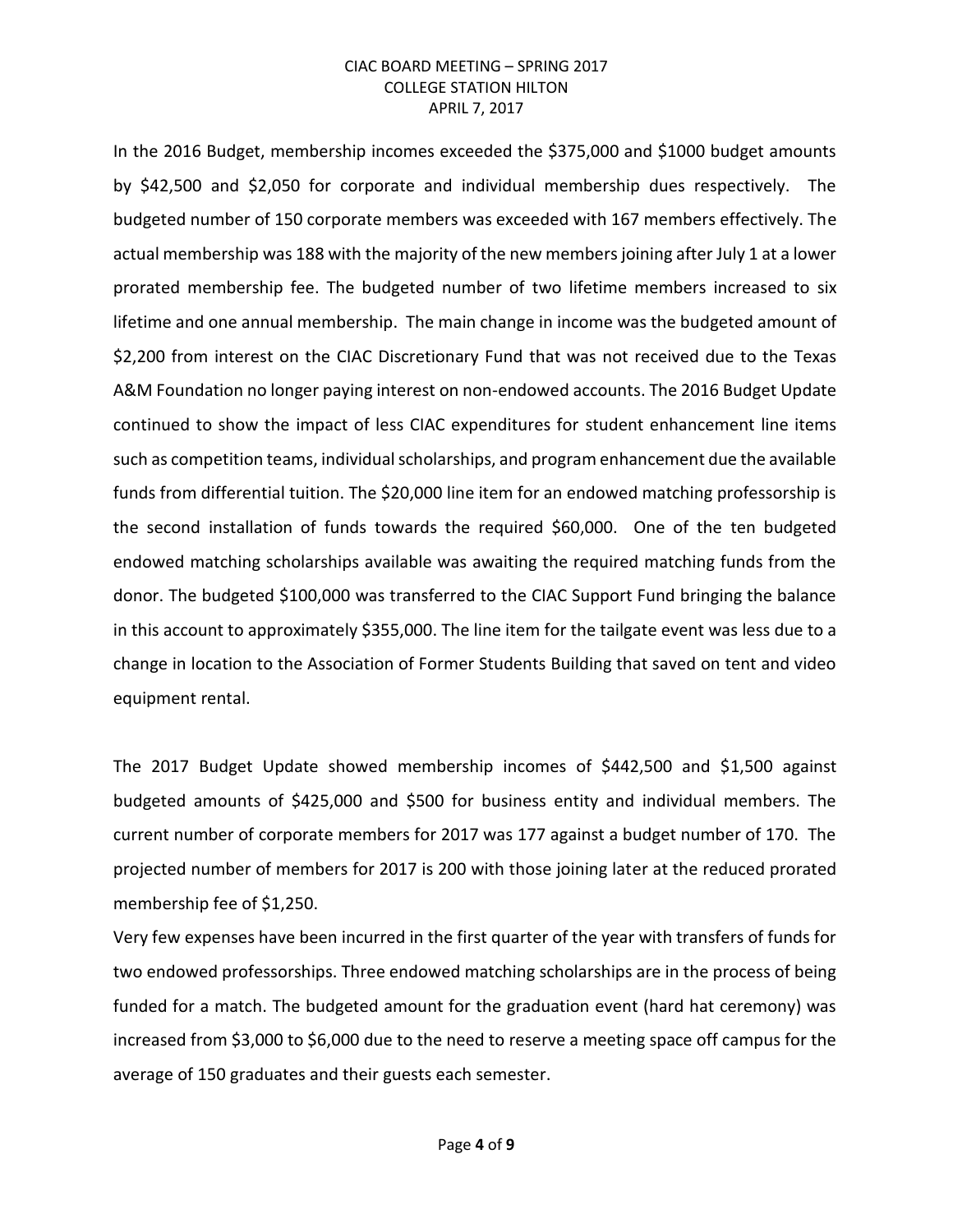The Graduate Program and Research Studies Committee was chaired by Leland Rocchio. Professor K.C. Choi the recipient of the 2016 CIAC research funding was successful in applying the funding support to attract a \$150,000 research grant thus advancing the department's goal of increased external funded research. The committee discussed the marketability issue of international students in light of changes in the Department of Labor classification of construction management not being specialized enough to be a science, technology, engineering or math (STEM) vocation. Construction management professionals must now enter a lottery process for job placement in lieu of a company sponsorship. This change will impact the ability to attract international students into the graduate program. The committee discussed attracting domestic students in a career transition towards some form of graduate education in construction management. Efforts are underway to partner with a group in San Antonio on a series of day long refresher courses with COSC faculty participation as a continuing education effort. The industry still desires to see the value that is associated with the research currently being pursued by the current thesis-only graduate program. Faculty asked for feedback from the industry on what the important needs are for research.

The Membership, Development and Curriculum Committees were assigned to review and provide feedback on the "12 Goals in 12 Years", as well as conduct a student focus group.

The following is a summary of the feedback from the three committees on the draft goals:

- An overall vision statement for the CIAC separate from the COSC vision statement is needed
- The goals should support but not repeat those set by COSC
- A goal of a named program or school should be considered
- CIAC assistance with recruiting quality students should be addressed to ensure quality as well as quantity
- Diversification of memberships by the subcontractor trades with recognition of their influence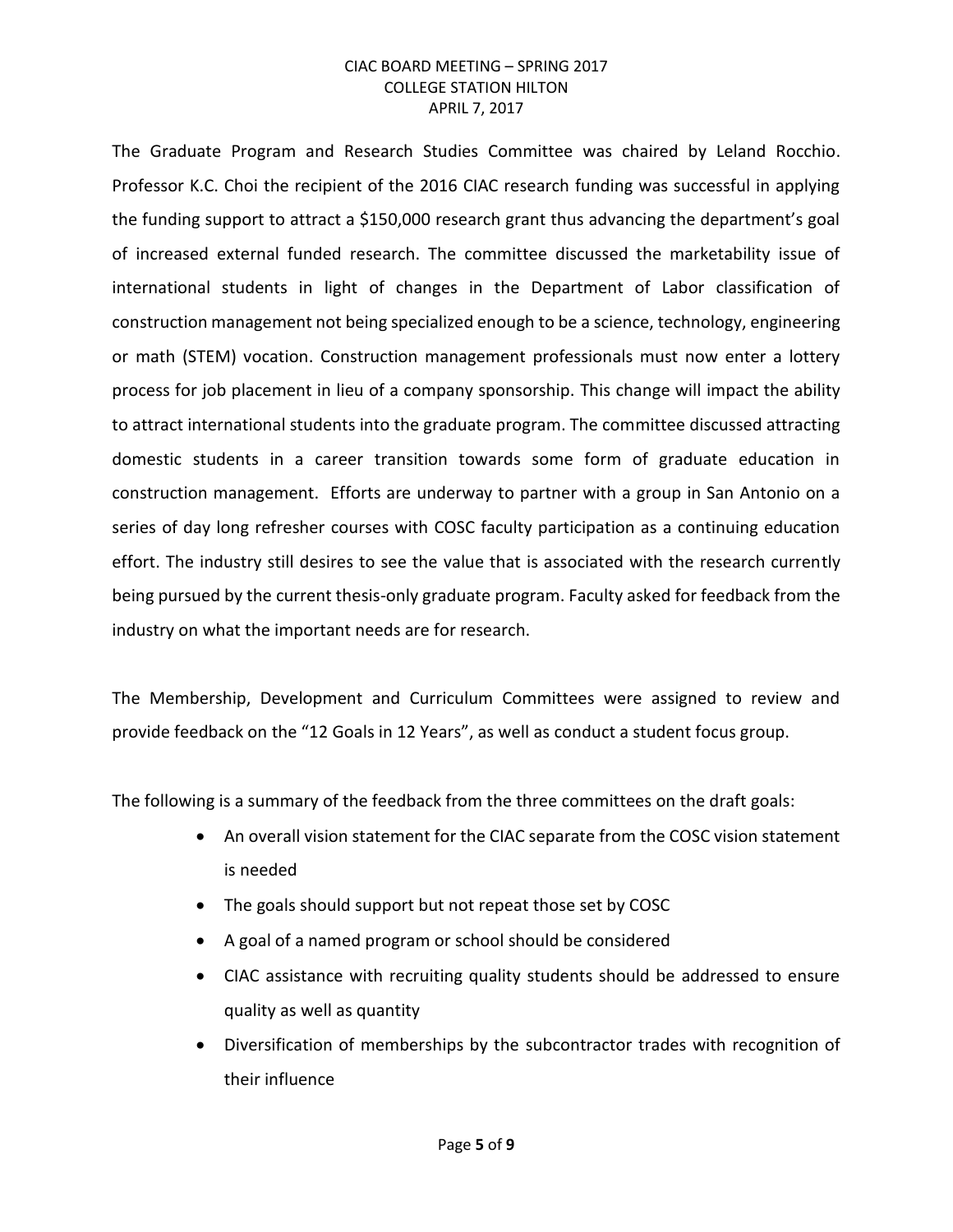- Acknowledge collaboration with the College of Architecture with an appropriate metric
- Tell the story of the CIAC beyond the recruiting and career fair benefits
- Emphasize more reporting back on goals
- Maintenance fund for Francis Hall with consideration of reimbursement for expenses
- Endowment for keeping Francis Hall current with latest technology
- Gain industry commitment for Goal #6 sustainable PhD program with industry demand
- Increase endowed matching scholarships to twelve
- Enhance collaboration with more incentives to pursue and participate
- Continue support of the recruiting effort per Goal #11
- Identify how increased CIAC membership diversity will assist during periods of economic downturn
- Add outside project management companies to the CIAC membership
- Track membership non-renewals to determine key factors
- Increase industry engagement with graduate students

The following is a summary of the feedback from the three committees on the student focus group discussions:

Freshman and sophomores

- Overall the group like the accelerated courses and want more such classes. The fast pace keeps the information fresh.
- Presented very well being very polite with great attitudes.
- Had very little criticism and feel they were in an excellent program. Prefer smaller class sizes to get to know classmates and faculty.
- Reported more hands-on learning in the classrooms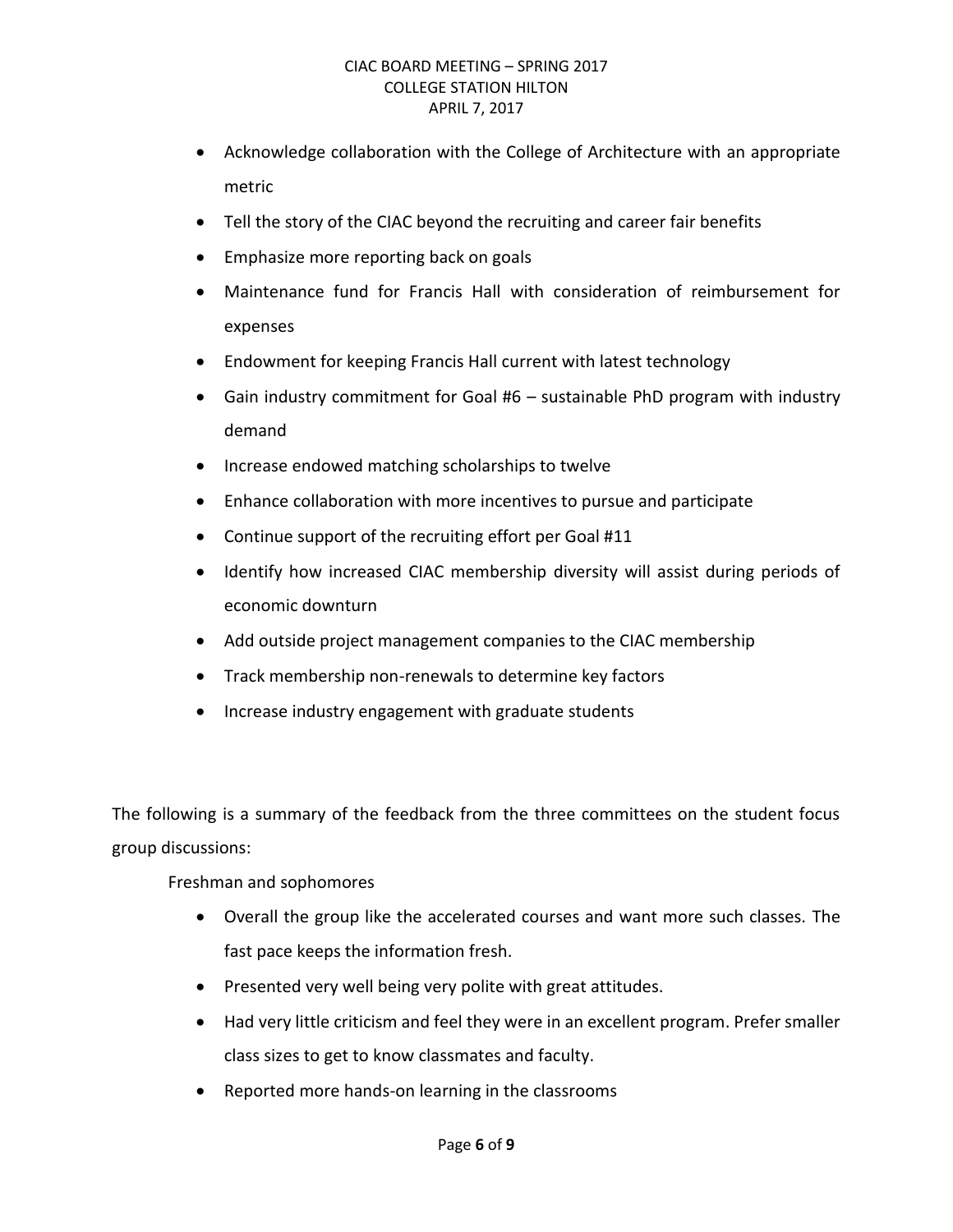- None in the group of 10 were from construction backgrounds. Use of job site photos, videos and site visits are helpful in class.
- The number and quality of guest speakers is good and provide advice, and introductions for networking
- The department is very personal with students
- Advisors are helpful but need to be more consistent.
- Feedback on career fair and resume preparation was positive. Encouraged to go early and seek summer work prior to internship semester. More help with interviewing preparation is needed.
- Improvement is needed in learning how to read plans in COSC 175 in preparation for COSC 275.
- Overall very positive session

#### **Juniors**

- Lack of use of program management software in COSC 353 Project Management. The faculty for this course is currently working with Procore to add use of such project management software in the summer 2017 class.
- Inconsistent content and presentation between the COSC 175 classes
- The project management class is good and demanding
- Half the students were interested in an advanced degree at some point
- Identified the barrier of the lack of a remote online master's degree program for construction management
- Very positive comments on the career fairs but would like to see a book or link for student use in researching the various companies prior to the career fair
- They would like more company presentations after hours
- The room being used for Company Day is inadequate, and is needed by students in April to finalize class team projects
- Would like to see internships be more challenging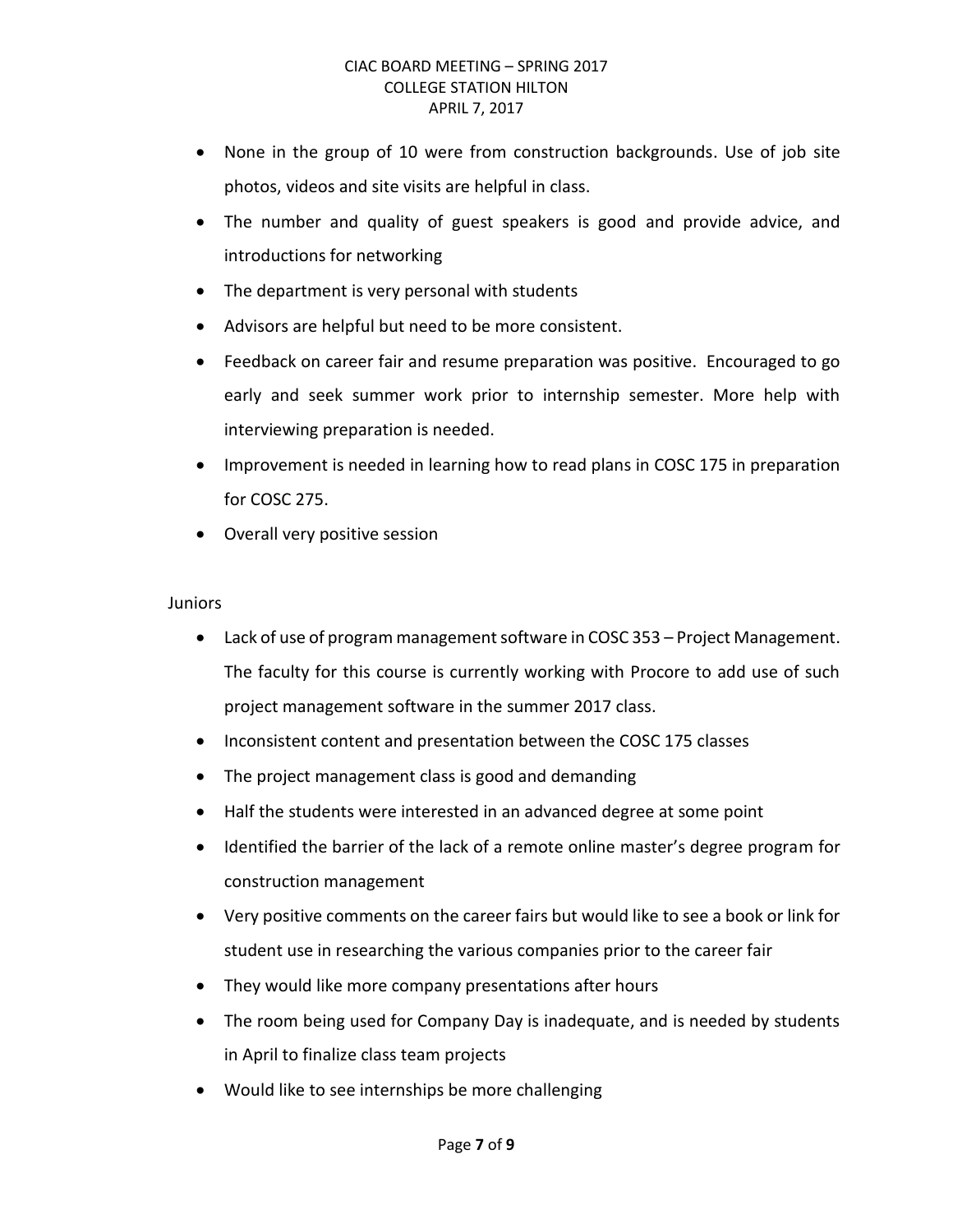- Would like to have some form of published evaluation of the internships offered by companies perhaps similar to how Yelp is used to record reviews of businesses
- Are interested in participating in the recruitment of high school students
- Less commercial construction and more specialty construction focus
- There is limited collaboration and would like more

# Seniors

- Provide more hands-on earlier in career on use of tools
- Look at Habitat for Humanity as a hands-on project
- Hands-on projects in the summer
- COSC 175 is too easy, could be a 1 hour credit class
- More exposure to outside the commercial construction focus
- Not learning how to use P6 software
- The hardware and software in scheduling needs to be reviewed
- Not getting a good understanding of soils such as soil properties
- COSC 325 and 326 are not effective
- The inclusion of inclusion of general conditions in COSC 275 and 375 is good
- Want more information on company operations and overhead
- Need a seminar class on personal finances
- More involved access to faculty
- Surveying class needs access to laser level equipment
- Improvements are needed in COSC 321 and 421
- Are seeing the value of professors that come in from the industry with a PhD from University of Hard Knocks

Joe Horlen expressed appreciation for the industry's support during his tenure as department head. The size of the program is not planned to grow further but funding will provide for